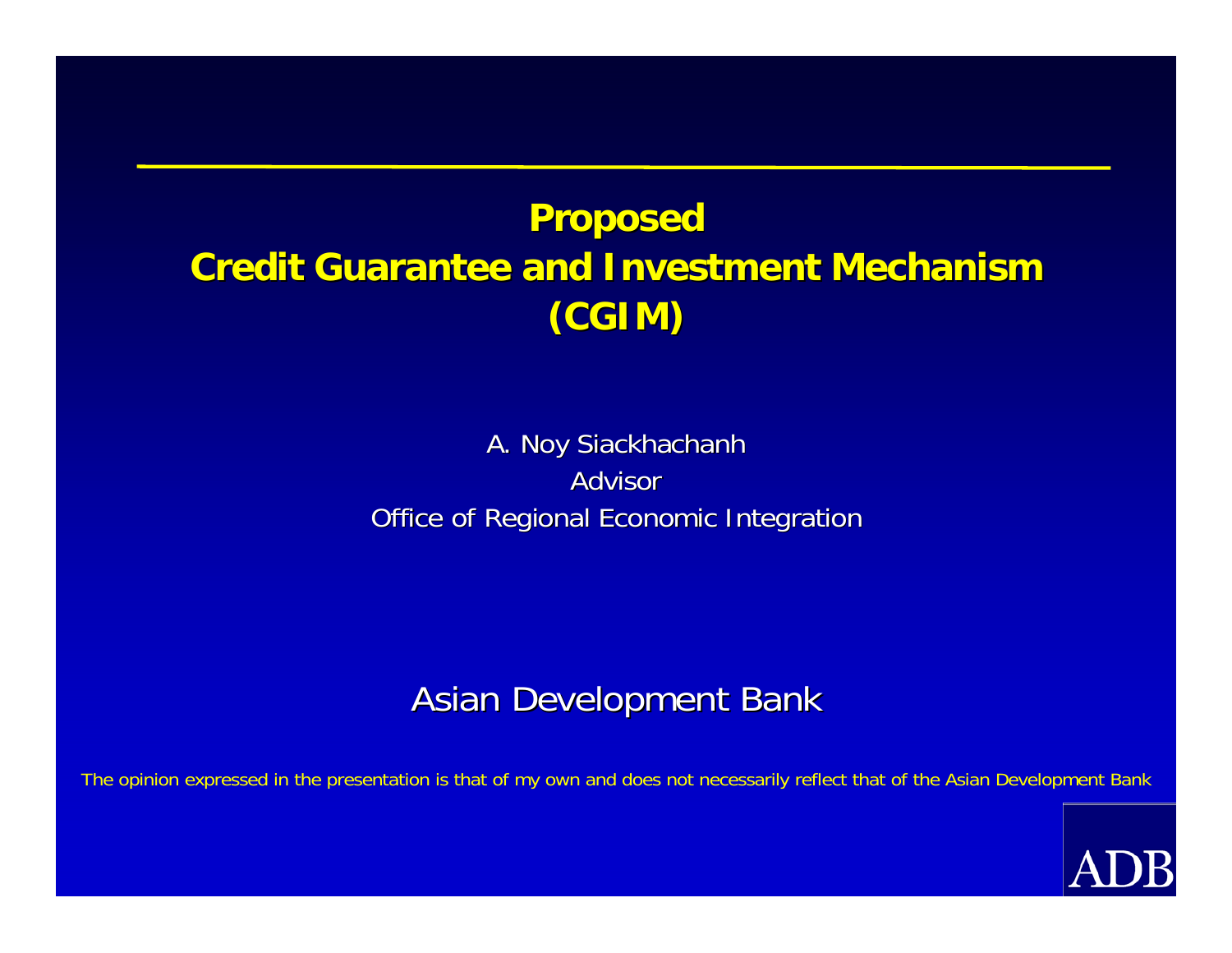#### **Outline of the Presentation Outline of the Presentation**

- Background
- Rationale for establishing CGIM
- Potential users
- Characteristics of CGIM and its business scope
- Participants and Capital
- How CGIM could ease the impact of the financial crisis
- Timeline and next steps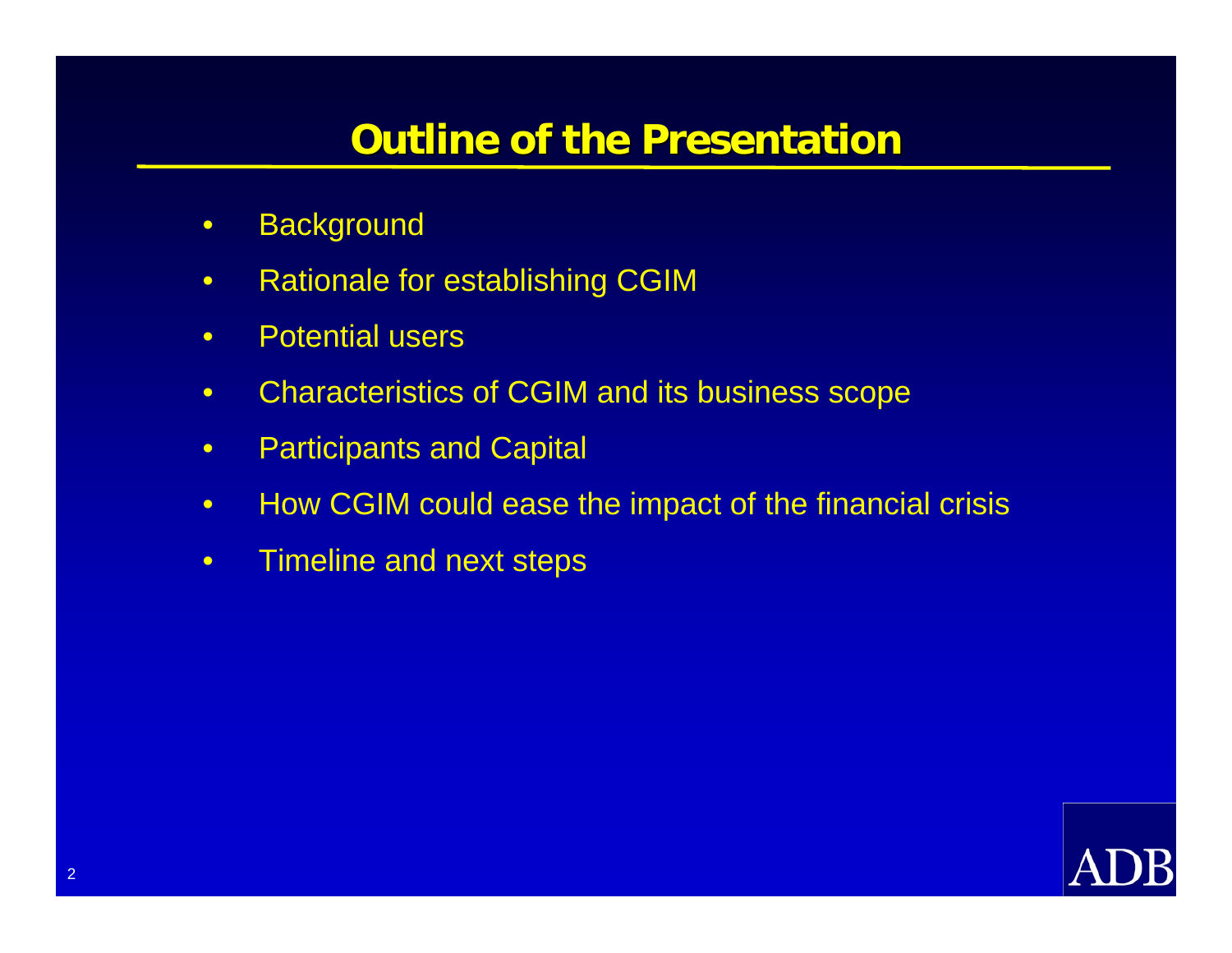# **Background (1) Background (1)**

- The concept of credit guarantee and investment mechanism came about as the result of from the 1997 Asian financial crisis.
- It is one of key elements of the Bond Market Initiative (ABMI) promoted by Association of Southeast Asian Nations (ASEAN) and the People's Republic of China (PRC), Japan, and Republic of Korea (Korea)—or ASEAN+3— to develop local currency bond markets as an alternative source of funding to bank loans.

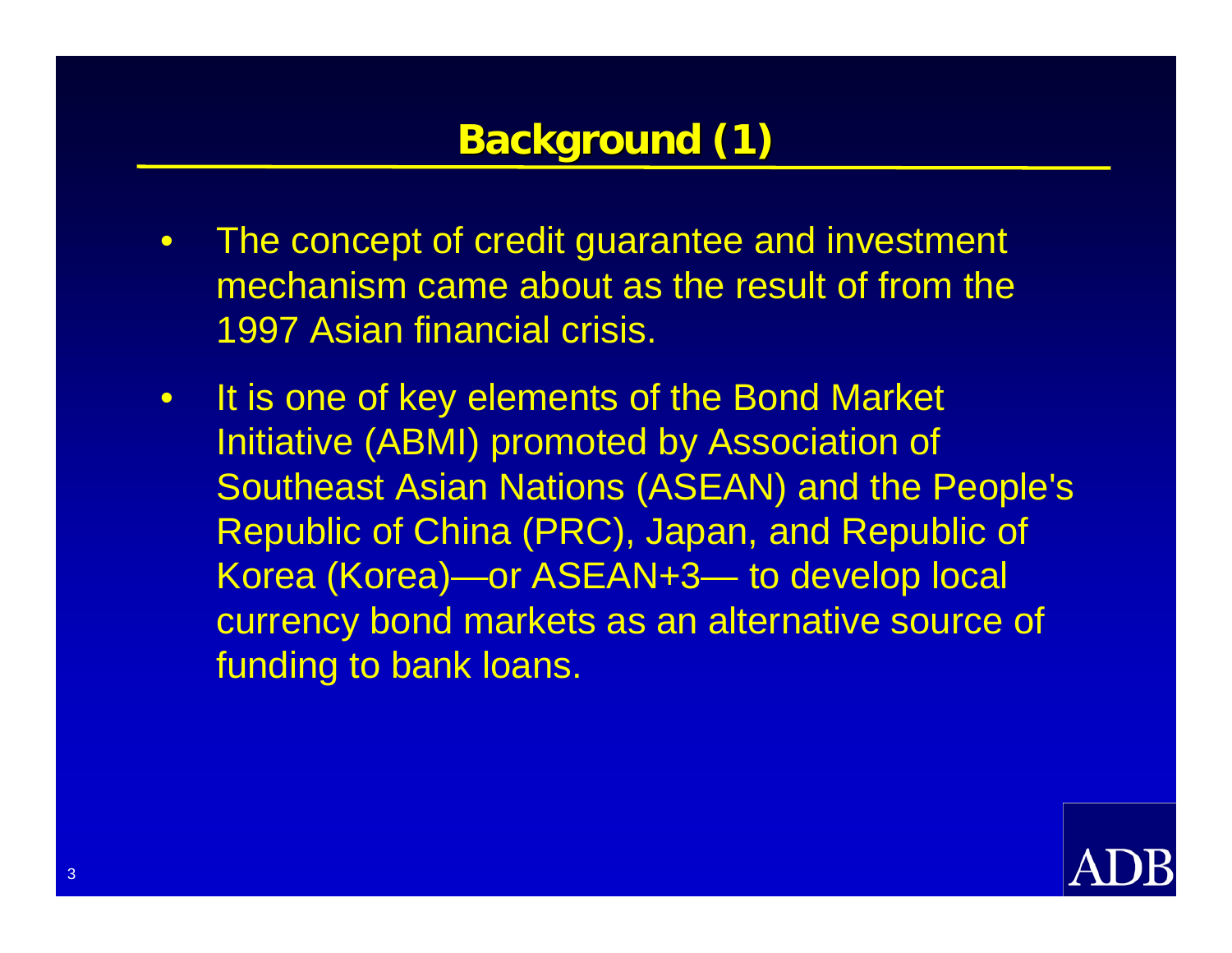## **Background (2) Background (2)**

To promote local current bond markets, ASEAN+3 initially aimed to

(i) facilitate a wide variety of issuers' access to the bond market; and

(ii) remove policy and regulatory impediments environment to foster the development of the markets.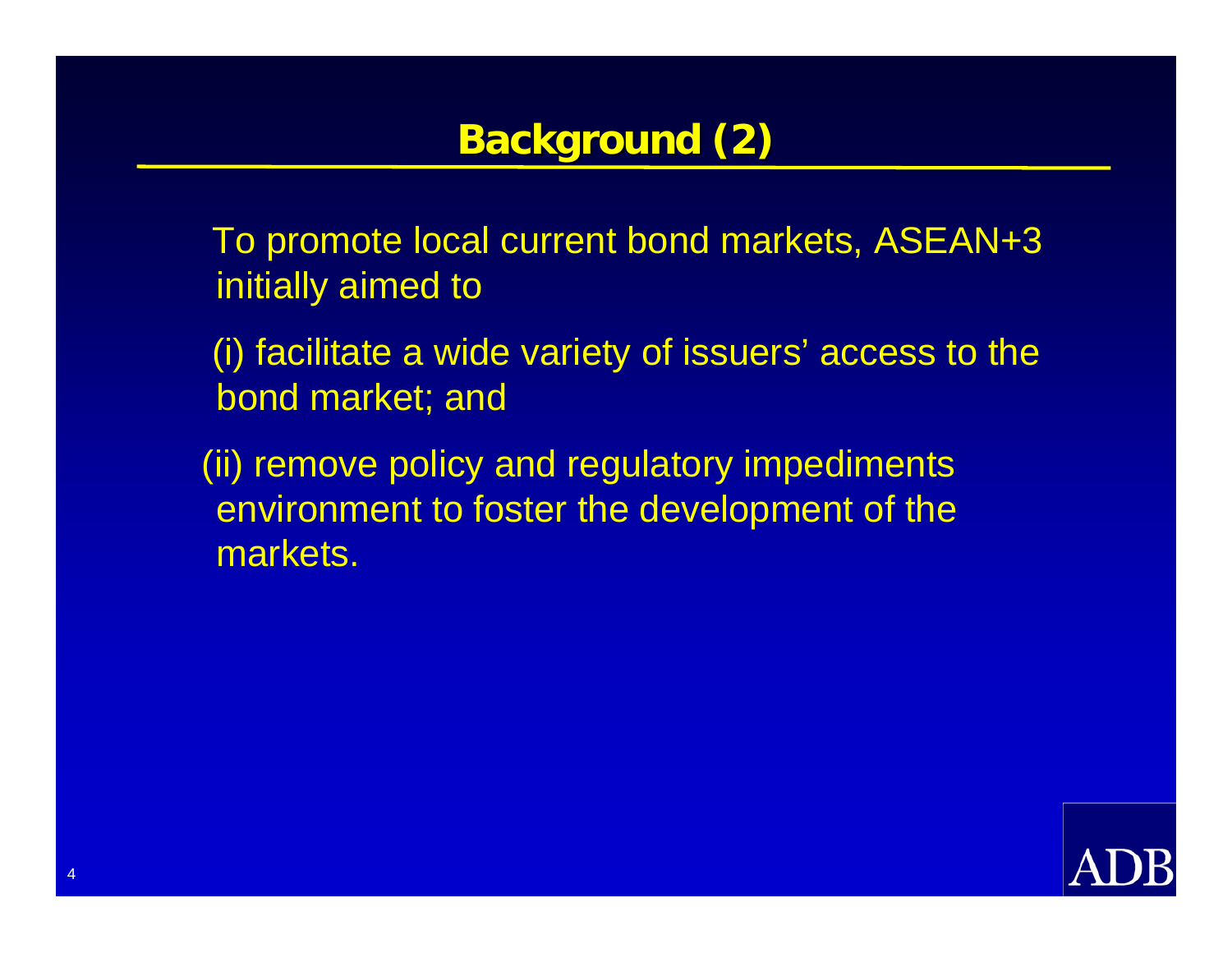## **Background (3) Background (3)**

Subsequently, ASEAN+3 focused support on:

- (1) the creation of new securitized debt instruments;
- (2) the enhancement of credit rating;
- (3) the establishment of a regional settlement and clearance system; and
- (4) the establishment credit guarantee and investment mechanism.

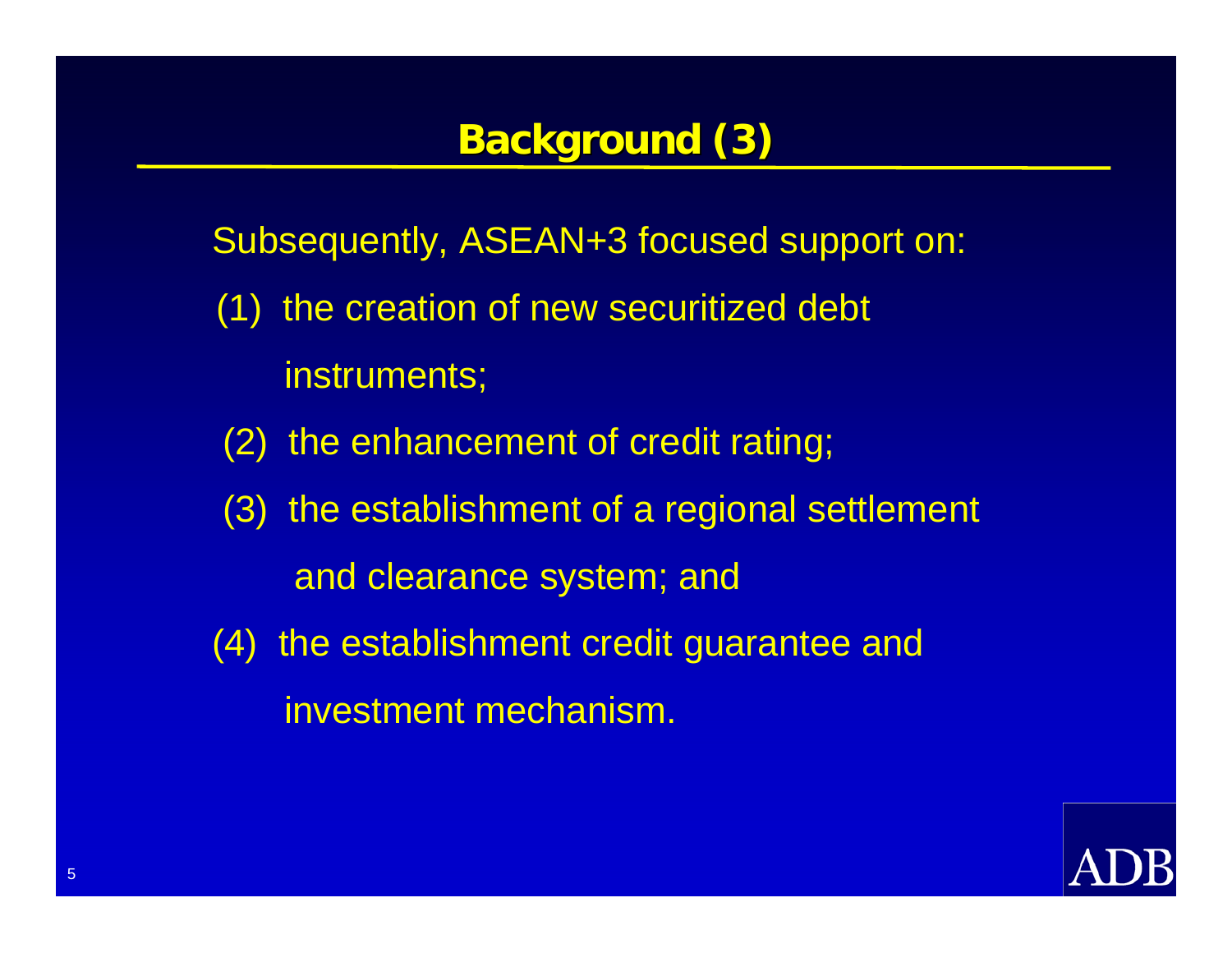## **Rationale for the Establishment of CGIM (1)**

- ABMI has achieved much. Local currency denominated bonds outstanding in ASEAN+2 grew from under \$1 trillion in 2001 to almost \$4 trillion in the end of 2008.
- However, much more needs to be done to give corporations better access to the region's bond markets and to offer a variety of maturities to meet issuers' financing needs.
- For example, regulators normally prescribe minimum ratings for bond investments for the companies they supervise—generally A for banks and AA for insurance companies.
- The risk-return properties of these markets have not yet developed to the point where lower-rated companies can sell bonds—at any price.

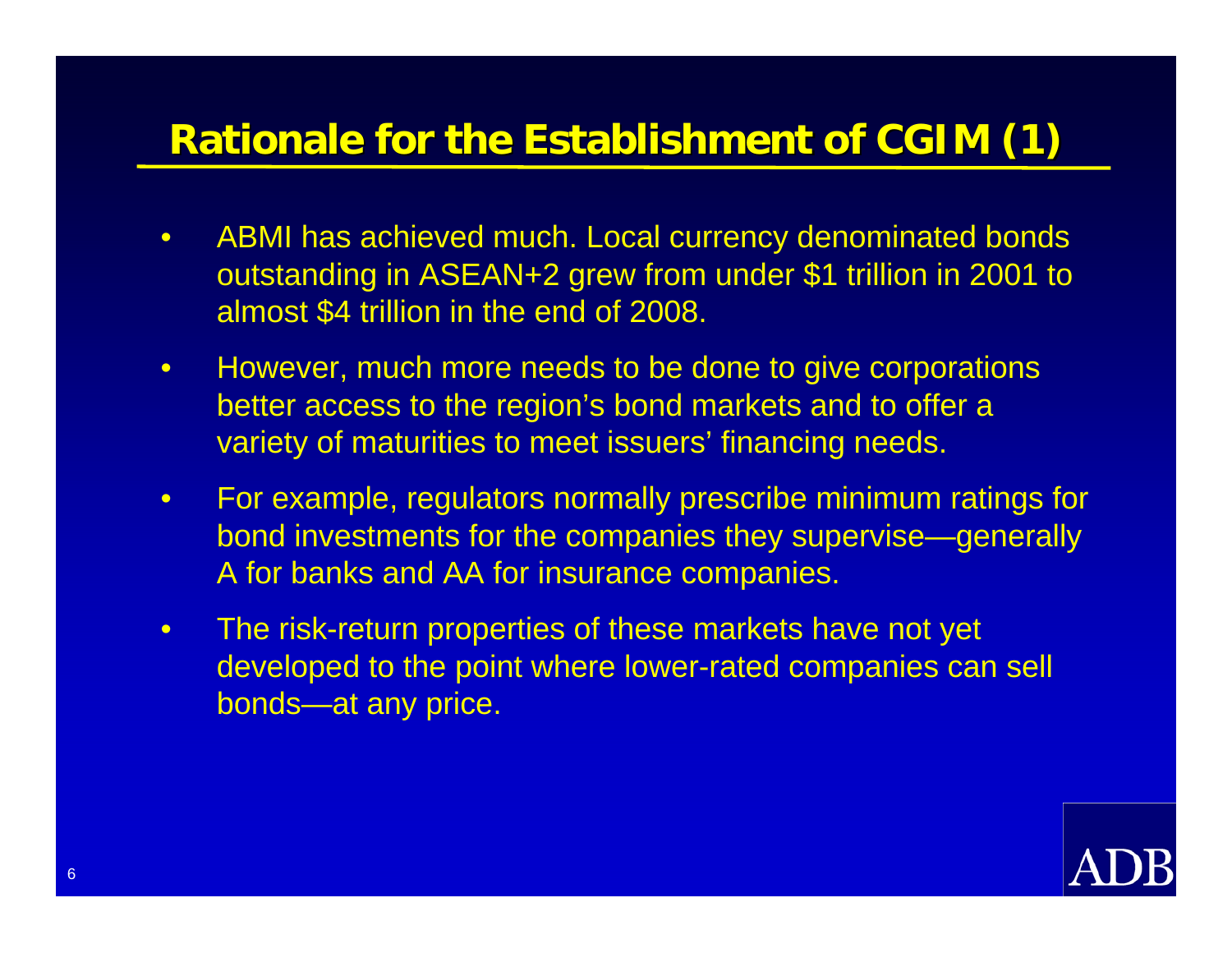## **Rationale for the Establishment of CGIM (2)**

- This market failure is compounded by the lack of insurance or other credit guarantee agencies for local currency bonds to gain full market access.
- Credit protection is available through derivatives (largely credit default swaps) only in developed and liquid bond markets.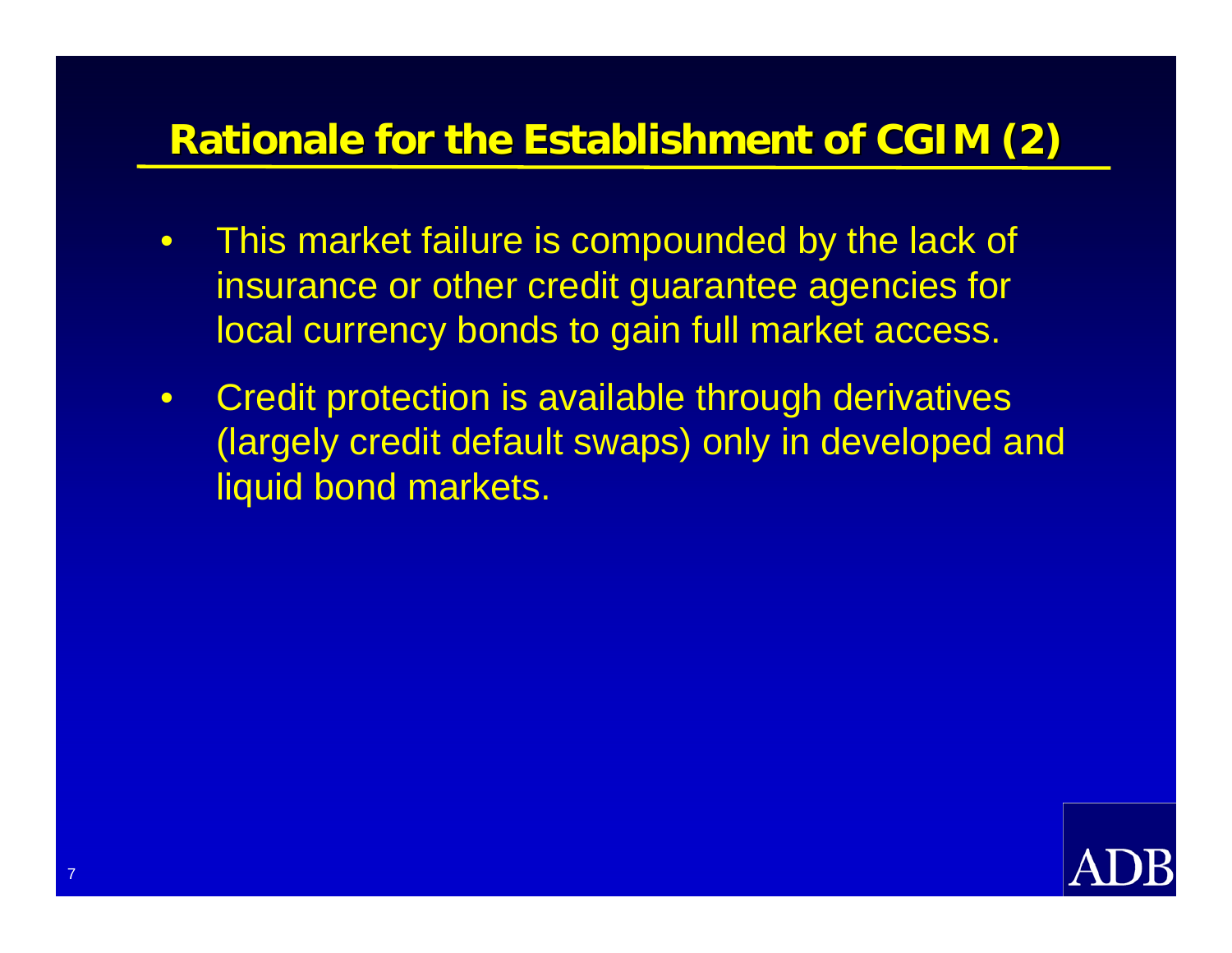## **Rationale for the Establishment of CGIM (3)**

- Mono-line insurers provide credit guarantees, but essentially only for investment-grade bonds denominated in G3 currencies.
- Another difficulty issuers face is limited bond maturities, particularly for infrastructure projects. For example, in Korea, while BBB-rated companies can issue bonds, the maximum maturity tends to be 3 years.
- Maturities of bonds issued by AAA-rated companies are not much longer, although government bonds can have maturities up to 20 years.

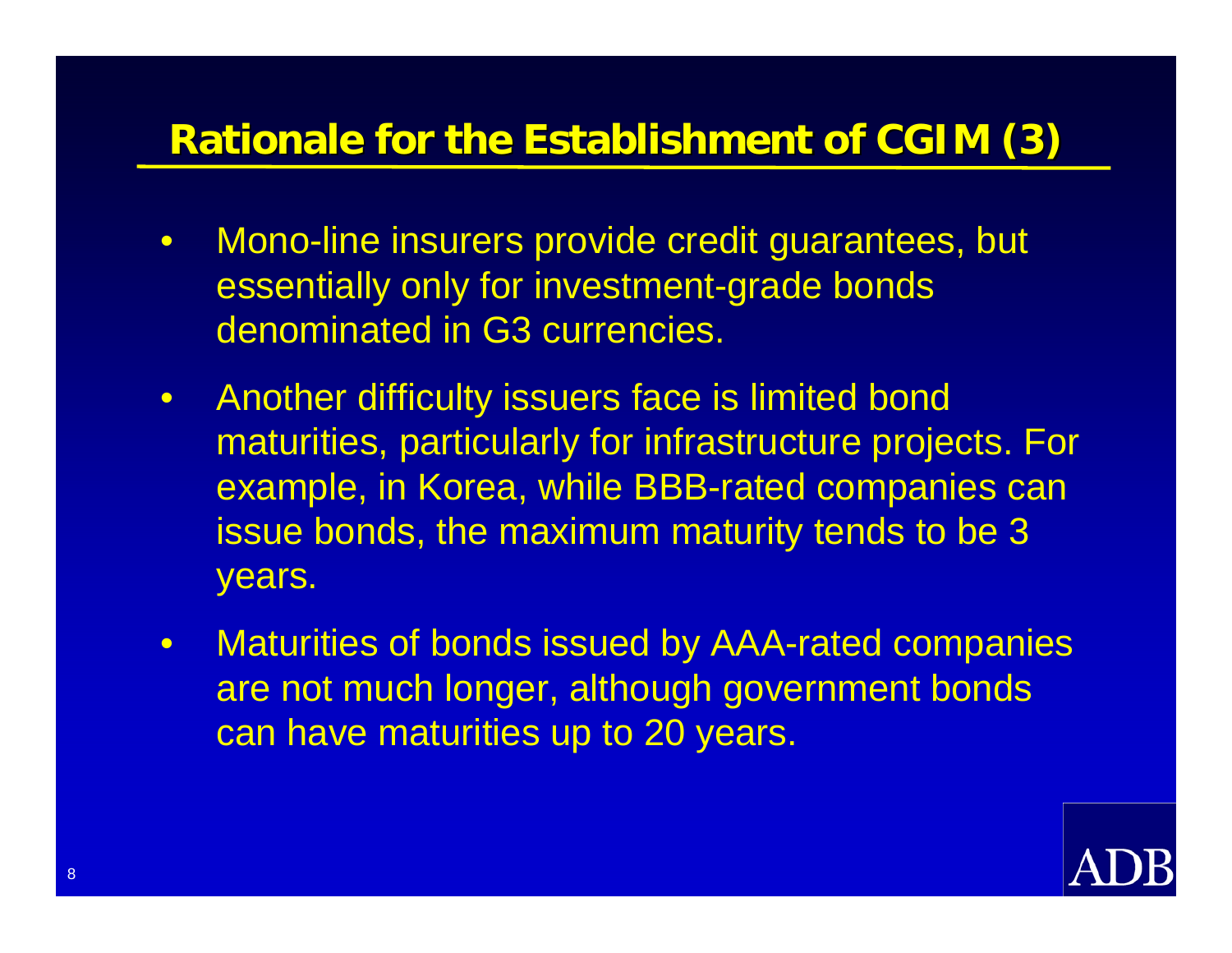### **Rationale for the Establishment of CGIM (4)**

- ASEAN+3 has agreed in 2008 to establish a credit guarantee and investment mechanism (CGIM) to provide credit guarantees for bonds issued in the region and investments in domestic credit guarantee companies.
- CGIM will be an ADB trust fund, with capital from ASEAN+3 and ADB. It will carry an AAA rating.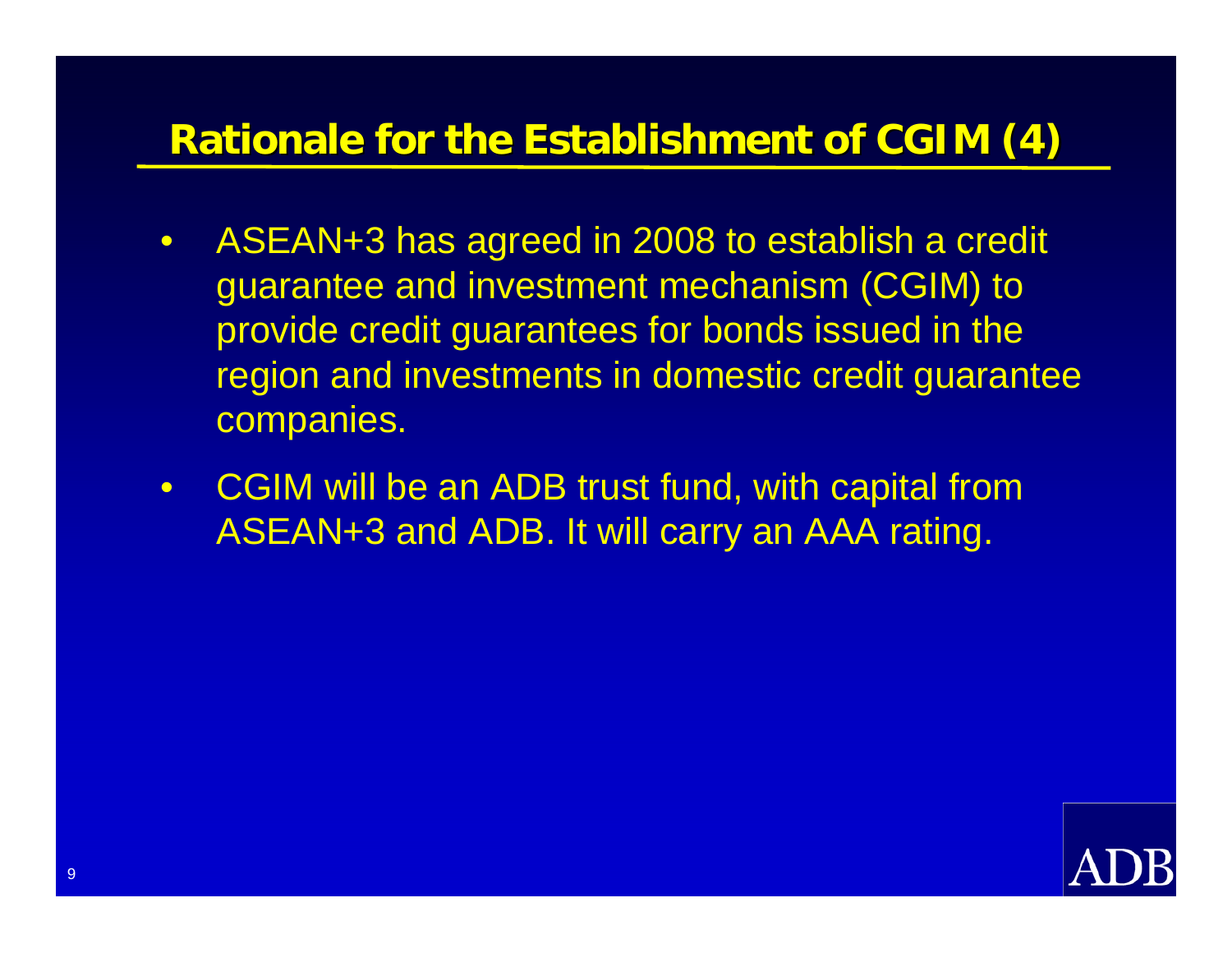#### **Potential Issuers Potential Issuers**

- Issuers with higher rating seeking to lengthen the maturity of their debt issuance
- Lower rated issuers seeking to issue bonds
- Special purpose vehicles used for securitization transactions (they often require a guarantee for the securitization exercise to work)

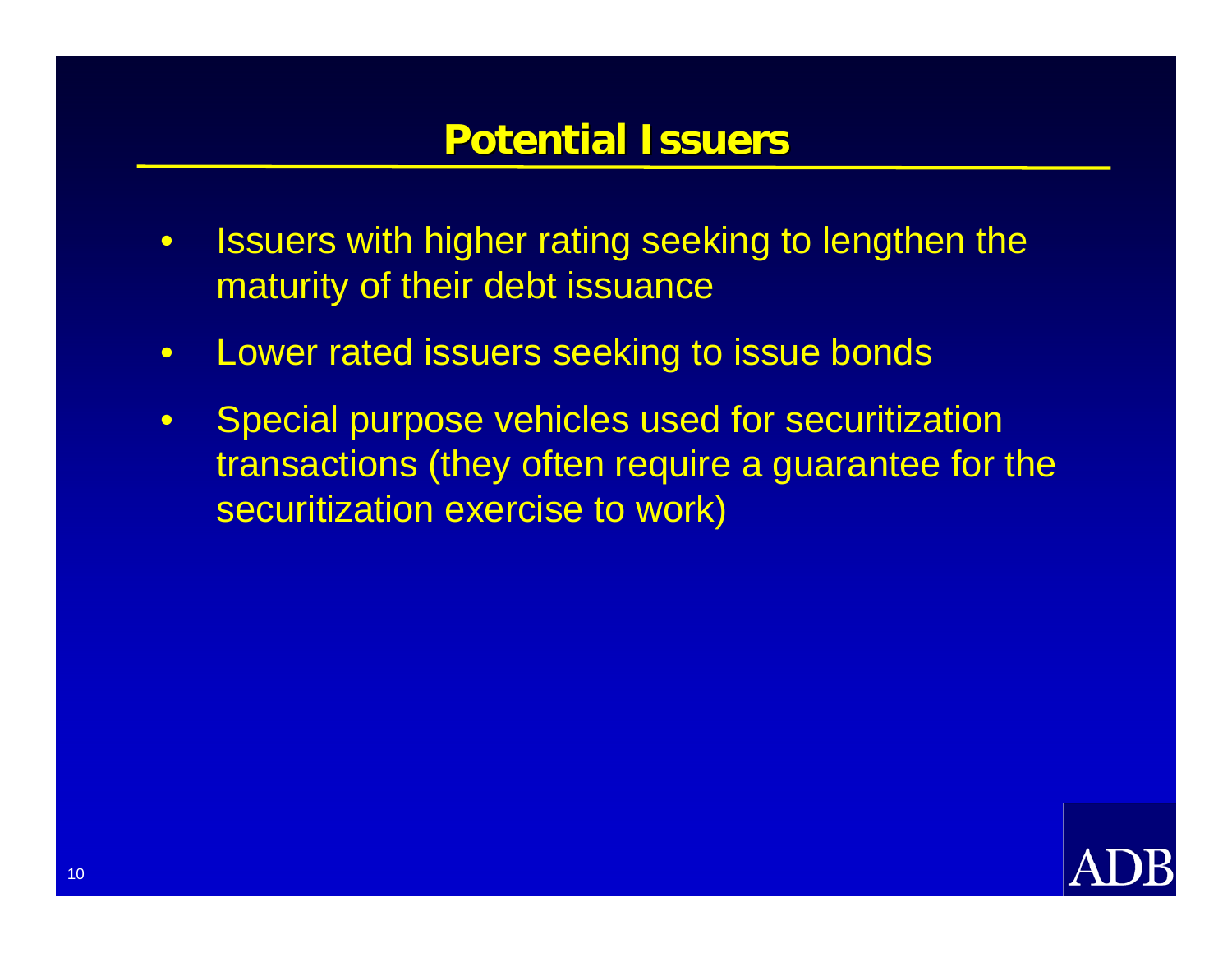#### **Participants and Capital of CGIM**

- Participants:
	- ASEAN + 3 Governments and/or Government-designated financial institutions and
	- ADB
- Capital:
	- Precise proportion of individual contributions by ASEAN + 3 and ADB to be determined following multilateral discussions.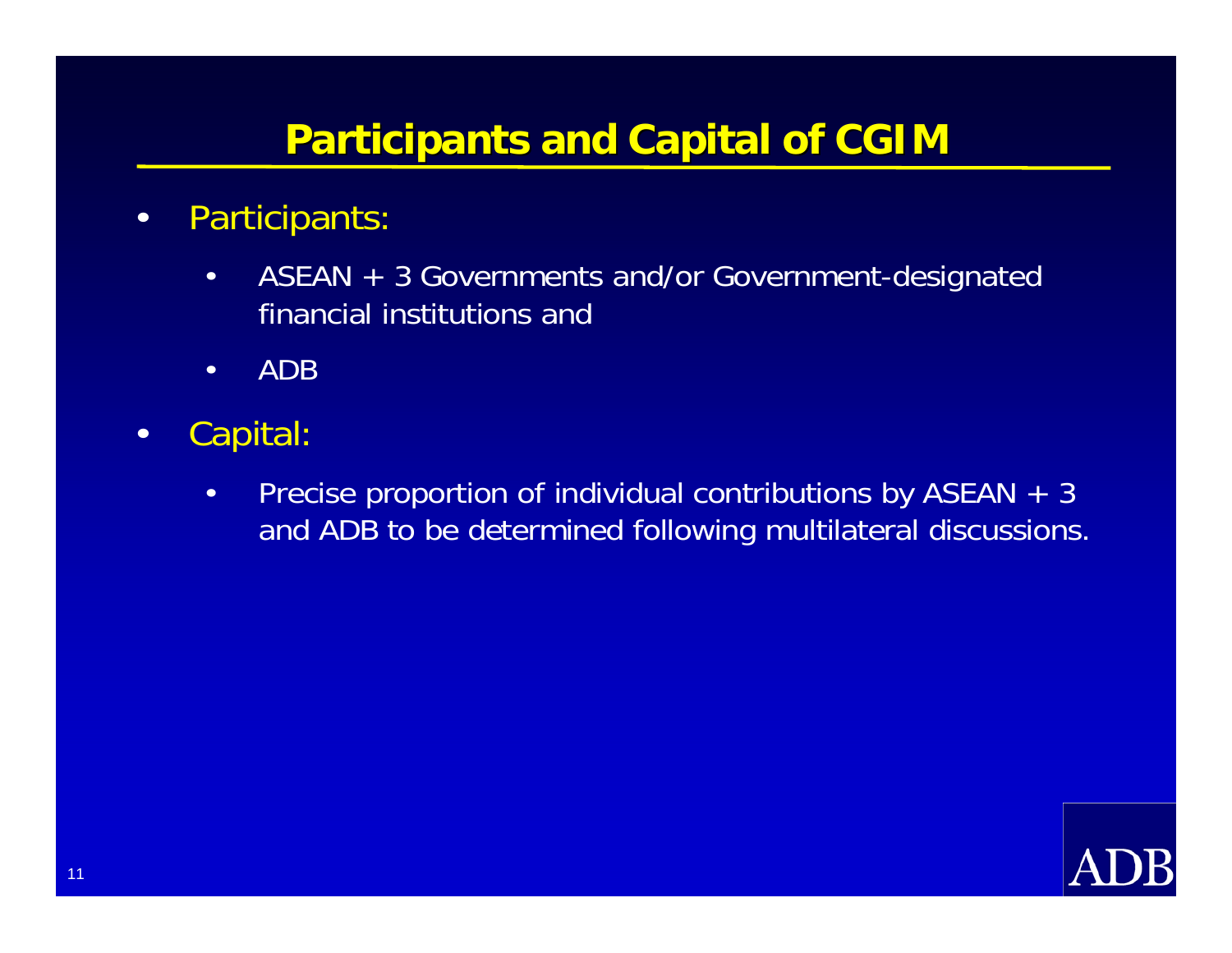#### **Current Financial Market Turmoil Current Financial Market Turmoil**

- With global credit tightened, dollar illiquidity has reached Asian shores, despite the large build-up of foreign exchange reserves across the region.
- Major international banks have drastically reduced lending to Asian banks.
- This does not only hurt Asian exporters, where dollar supply is an essential element for trade finance, but also SMEs.

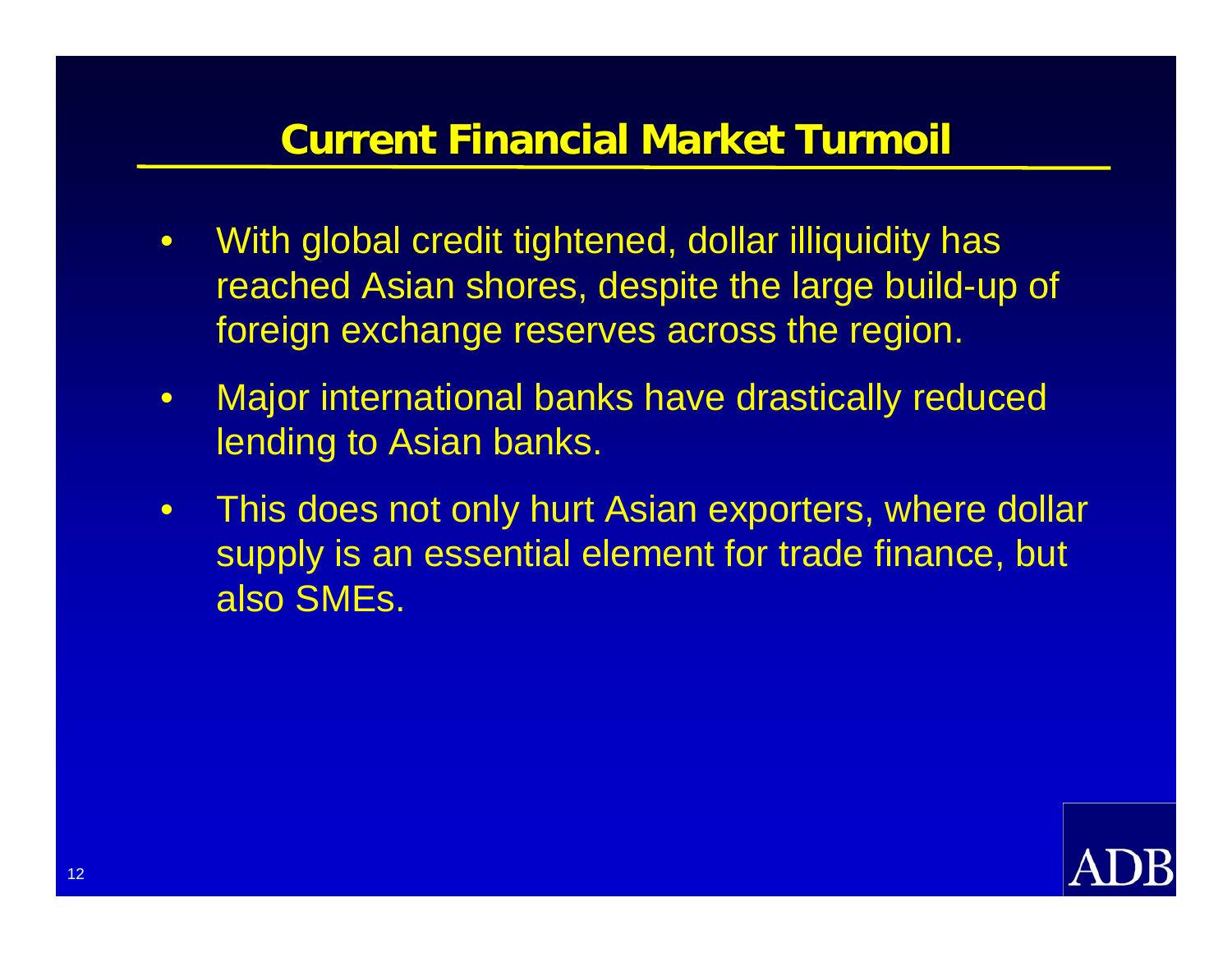## **Current Financial Market Turmoil (2)**

- As the financial turmoil deepens, offshore bond issuance dropped by more than half and credit default swap spreads for Asian sovereign and corporate issuers have widened with the global trend.
- External borrowing costs have thus risen and many of the region's economies have trouble accessing dollars.
- Cross-currency swap basis spreads increased sharply in several economies, both from rising counterparty risk and dollar funding demand.

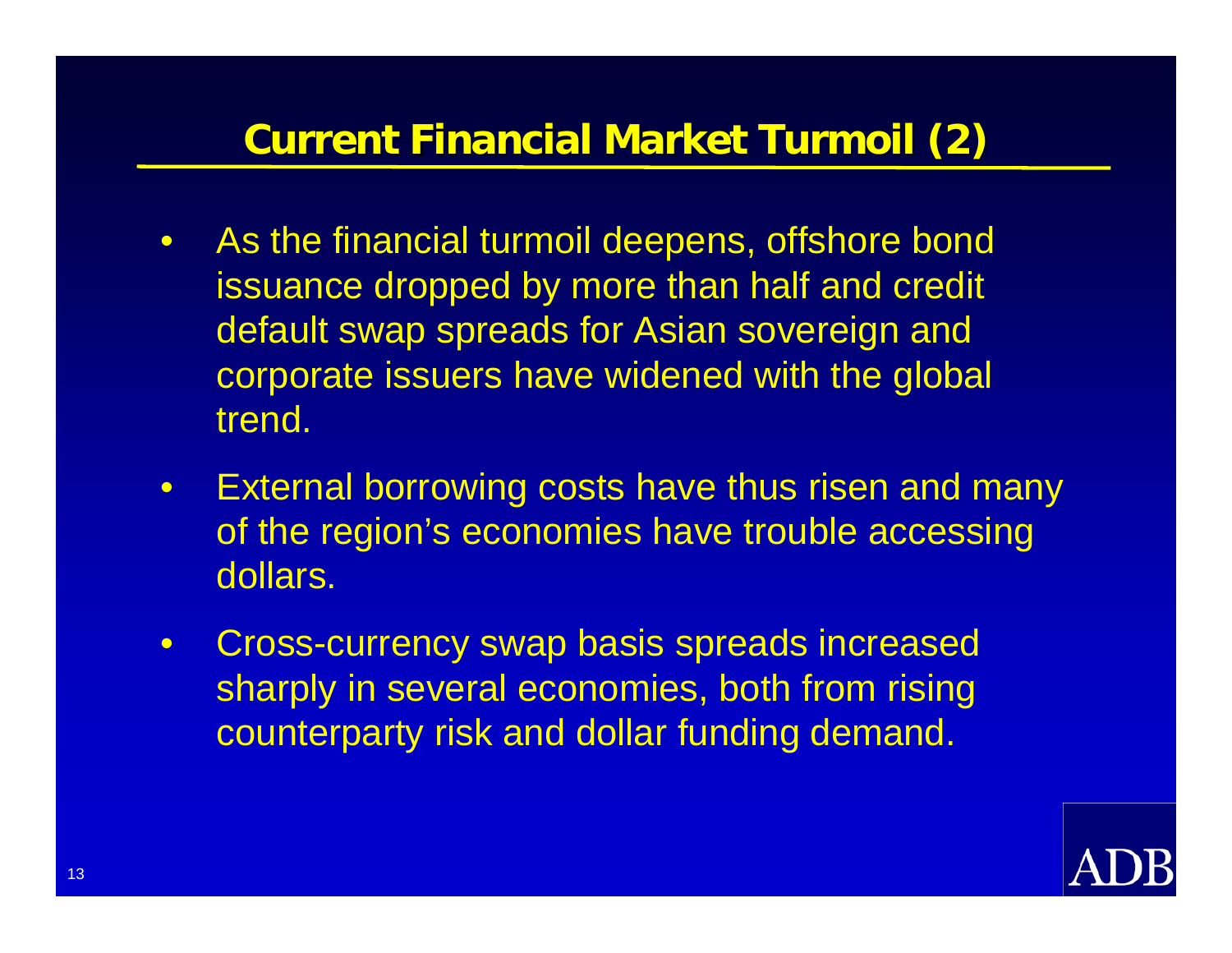## **Current Financial Market Turmoil (3) Current Financial Market Turmoil (3)**

- Banking systems with relatively large short-term external debt face further stress with heightened concerns about rollover risk.
- Global liquidity and pricing strains have already transmitted to domestic inter-bank and local currency bond markets.
- Should this continue, the high cost of capital would severely dampen investment and economic growth in the region.

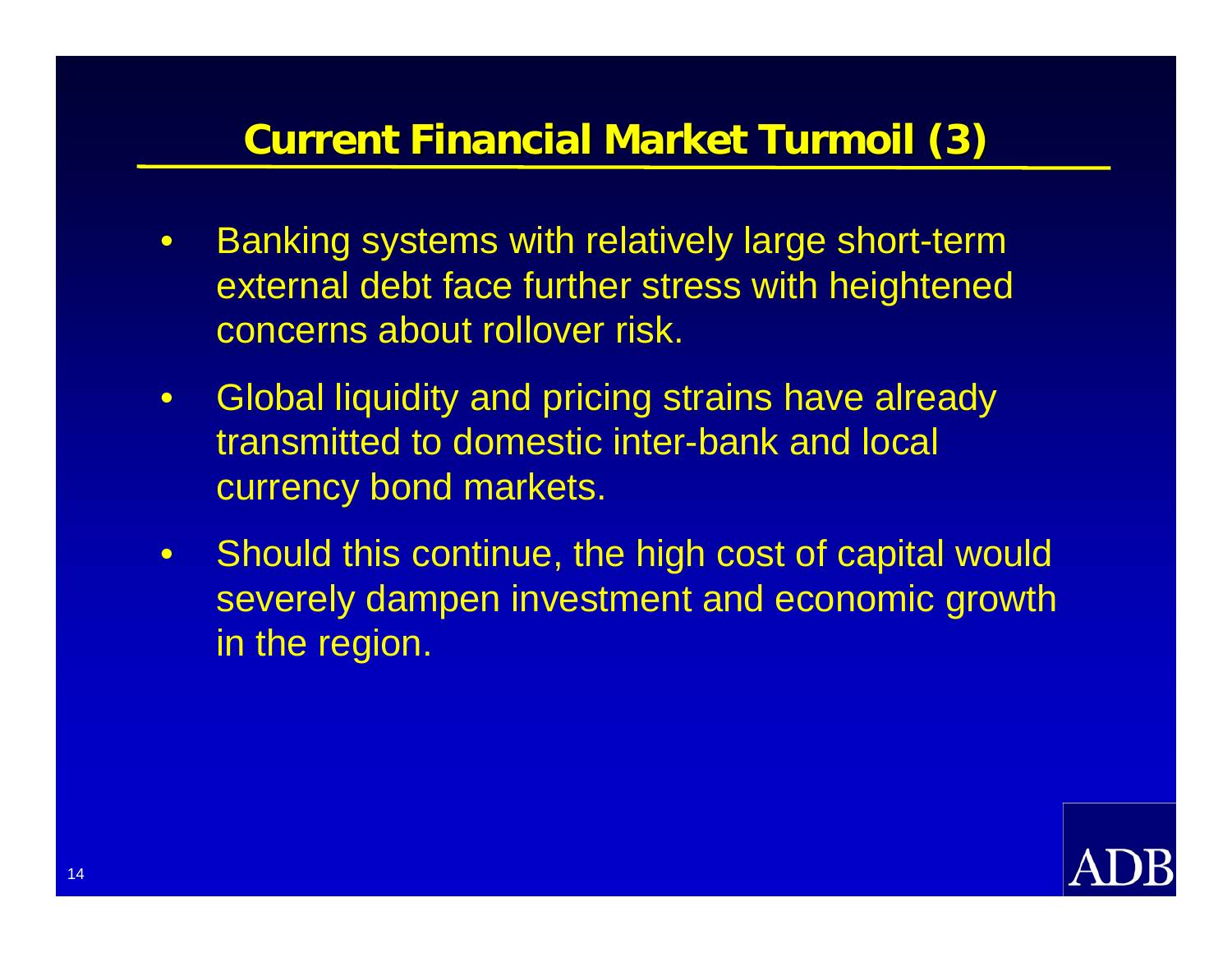#### How CGIM could ease the impact of the credit **crunch (1) crunch (1)**

- In light of the financial turmoil, ASEAN+3 and ADB have agreed to fast-track the establishment of CGIM.
- Depending on the timing of its establishment, it could be used to provide credit guarantee for bonds issued by the corporate sector and selected ADB member countries seeking external funding for fiscal purposes.
- CGIM could be built on the agreed ASEAN+3 framework for the CGIM, however, with a provision to expand availability to other ADB member countries.

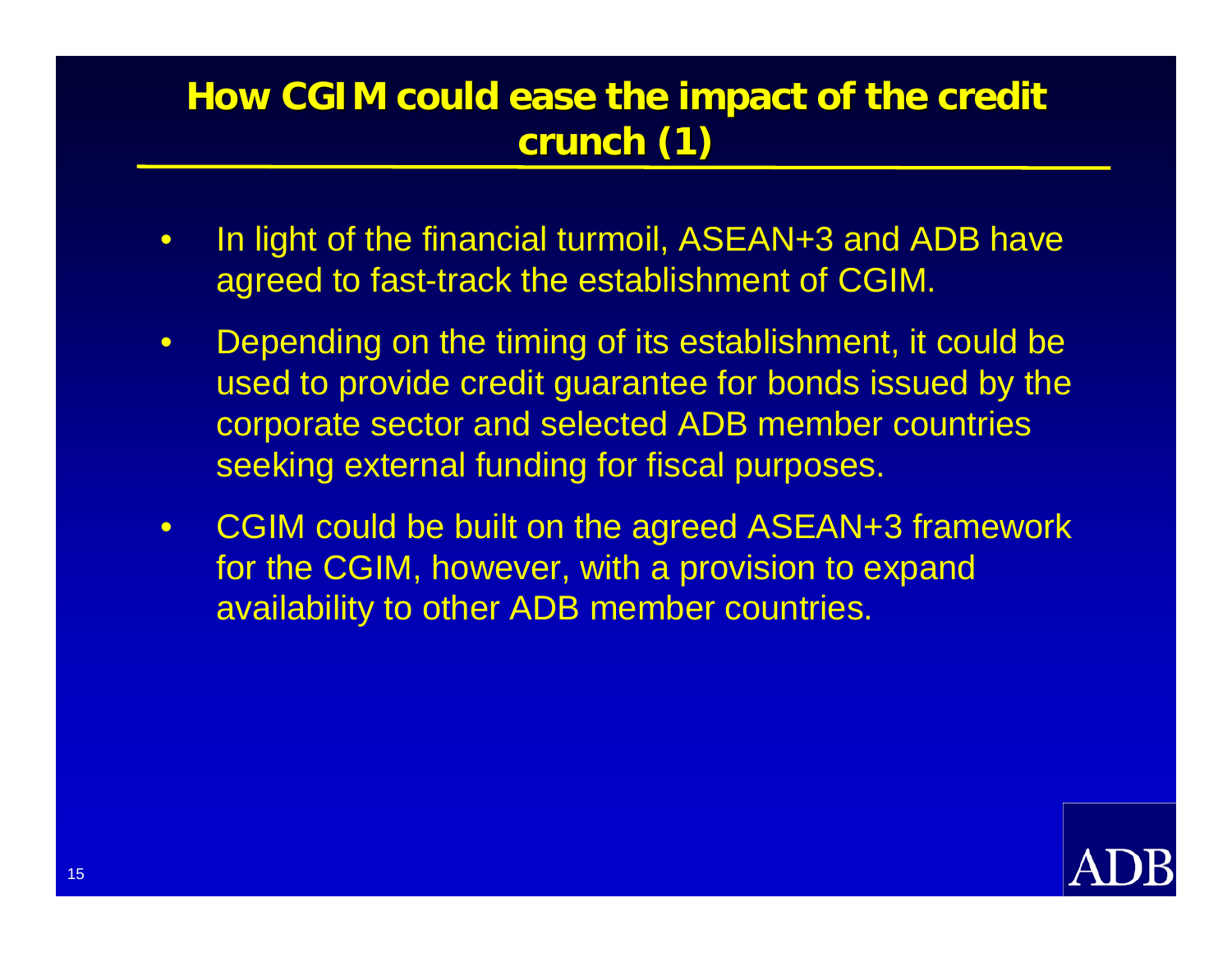#### How CGIM could ease the impact of the credit **crunch (2) crunch (2)**

- CGIM could be built on the agreed ASEAN+3 framework for the CGIM, however, with a provision to expand availability to other ADB member countries.
- It could be extended to bonds issued in both local currencies and US dollars to ease access to both international and domestic bond markets.
- Credit guarantees for bonds would help reverse capital outflows and make it possible for financial institutions to continue lending to exporters and SMEs.

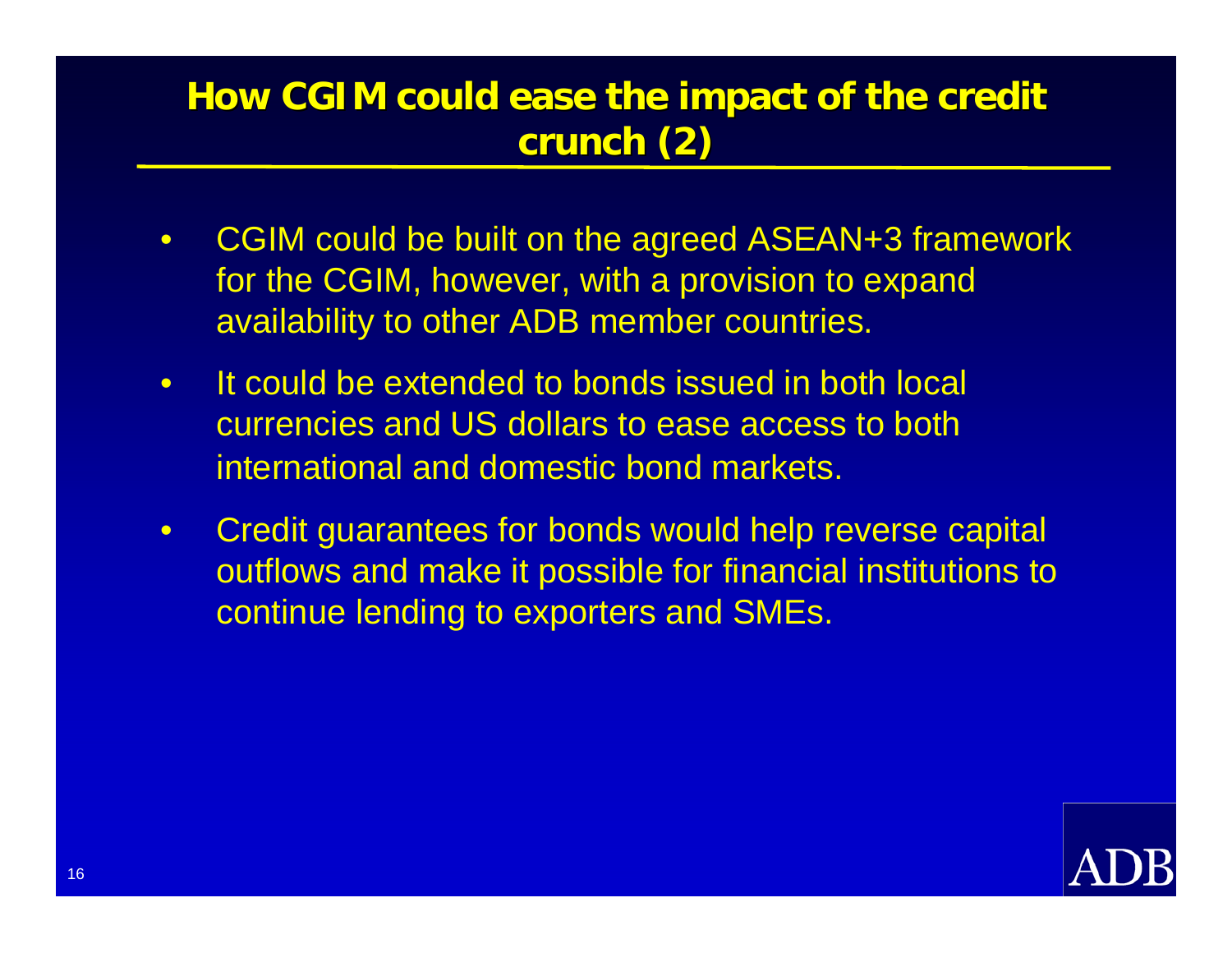#### **How CGIM could ease the impact of the credit crunch (3) crunch (3)**

- CGIM would help make the region's financial systems more sound and resilient.
- CGIM would serve to promote regional public goods through promoting the financial integration, and allow companies in the region to more effectively tap regional savings for financing regional investment and economic growth.